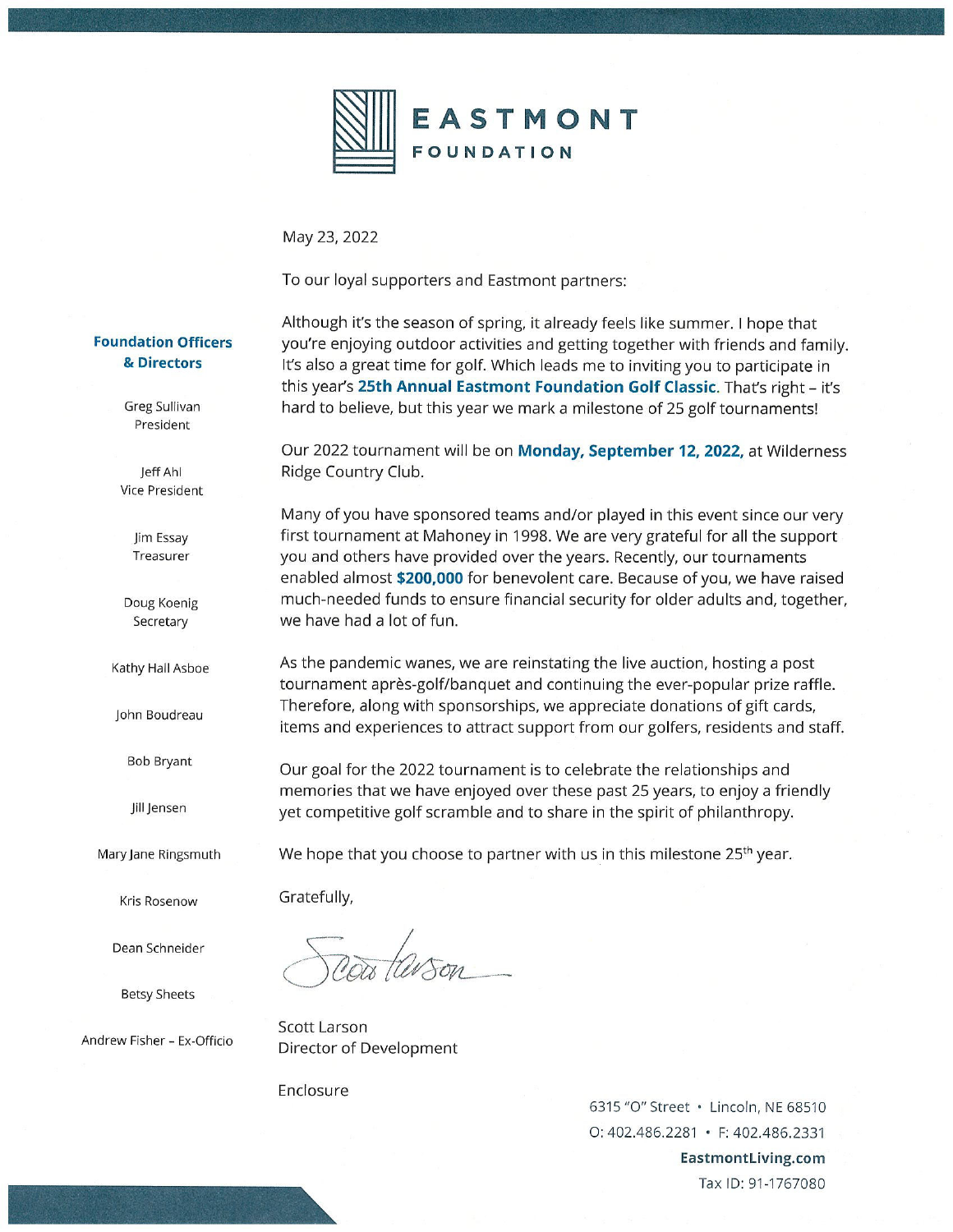## **Sponsorships**

| Grand Sponsor \$2,550                                      |
|------------------------------------------------------------|
| $\Box$ Eagle Sponsor $$1,550$                              |
| □ Flight Prize Sponsor \$1,300                             |
| <b>SOLD!</b> Miracle Drive Sponsor \$1,050*                |
| $\Box$ Hole in One Sponsor $$1,050^*$                      |
| <b>SOLDV</b> ing Range Sponsor \$1,050*                    |
| Beverage Cart Sponsor \$1,050*<br>$\Box$                   |
| $\overline{\phantom{a}}$ Stroke Saver Kit Sponsor \$1,050* |
| <b>SOLDI</b> ting Contest Sponsor \$1,050*                 |
| * \$550 without Golf Team Entry                            |
| $\Box$ Tee Sponsor \$250                                   |
| $\Box$ Friend of the Foundation $$100$                     |
| $\Box$ \$25+ gift card or raffle item (please              |
|                                                            |
|                                                            |
| $\Box$ Donation \$                                         |
| Sponsor Name______________________                         |
| Contact______________________________                      |
|                                                            |
| City/State/Zip__________________________                   |
| Phone_________________________                             |
|                                                            |

E-mail

### **EASTMONT FOUNDATION**

6315 "O" Street, Lincoln, NE 68510

**Register online:** 

EastmontLiving.com/The-Foundation **Register by phone:** 402.486.2281 **Email:** EF@EastmontLiving.com



# **Join us Monday, September 12, at Wilderness Ridge Country Club!**  Join us Monday, September 12, at Wilderness Ridge Country Club!





# *Monday, September 12, 2022*  **4-Person SCRAMBLE**

**Wilderness Ridge Country Club 1800 Wilderness Woods Place, Lincoln**

- **8:00 a.m. Registration Begins**
- **9:00 a.m. Announcements & Shotgun Start**
- **3:15 p.m. Après-Golf Banquet & Awards in the new Nebraska Golf Academy**